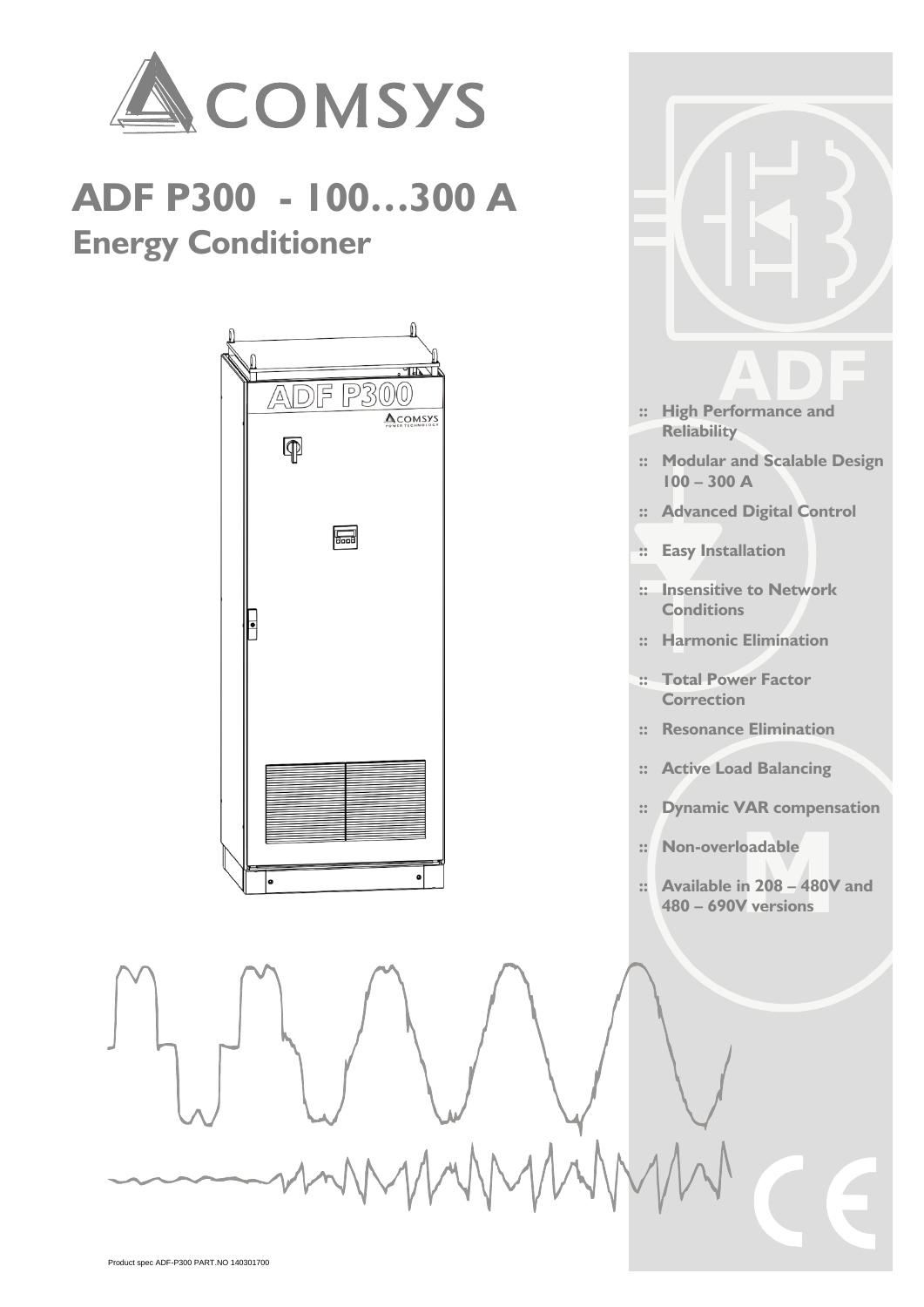# **:: The ADF Technology**

**Comsys has developed a new generation of high performance energy saving products for industrial applications based on the unique ADF Active Dynamic Filter Technology which removes the losses and restores the natural wave shape of the current.**

# **:: The Problem: Poor Power Quality**

Transients, harmonics, voltage variations and unbalance puts the electrical network, machines, motors and computer equipment under considerable stress resulting in disturbances, production stops, waste of energy and decreased lifetime. These terms, among others, constitute power quality.

A large part of the equipment connected to the electrical network creates disturbances, voltage variations and undesired harmonics which pollute the network. This pollution generates losses and reduces lifetime of cabling, transformers and machines as a cause of the excess load.

This leads to decreased capacity in the electrical network, less effective consumption and energy losses which transforms into both technical and economical costs.

#### **:: The Solution: Active Dynamic Filtering**

Traditionally fixed, electro-mechanical and semiconductor controlled filters and/or compensators has been used to limit loss creating behaviours. They operate mainly on a fixed or stepped basis using passive elements. All these solutions suffers from the same drawbacks - they add losses, are installation specific and has no ability to adapt to or follow dynamic load changes.

Active conditioners as the Active Dynamic filter (ADF) eliminates loss creating behaviours such as harmonics, flicker, voltage variations and reactive energy using a highly dynamic, stepless digital controlled compensation and filtering approach.

This approach enables the current waveform to be restored instantaneously, the current consumption to be lowered and changes in load or installation conditions to be fully compensated at all times.

# **:: Advantages of ADF**

- **:: Low response time**
- **:: Stepless control**
- **:: Adapts to changes in load or installation**
- **:: Improves overall power factor**
- **:: Eliminates resonance problems** 
	- **:: Load balancing**
	- **:: Increased system efficiency**
	- **:: Increases equipment lifetime**
	- **:: Lower operating costs**

#### **:: How ADF Works**

An ADF is basically a very advanced computer controlled current generator with the ability to produce any shape or form of current with little or no delay.

A simplified diagram of the operating principle is shown in figure 1. The ADF is connected in parallell with the load requiring compensation.

Currents delivered from the network are measured and analysed **[3]** to determine if loss creating behaviours such as e.g. reactive displacement and/or harmonics are present.

If found necessary, the ADF injects phase currents **[2]** which is the exact opposite of the e.g. harmonics and/or reactive displacement to cancel out the load behavior **[1]**.



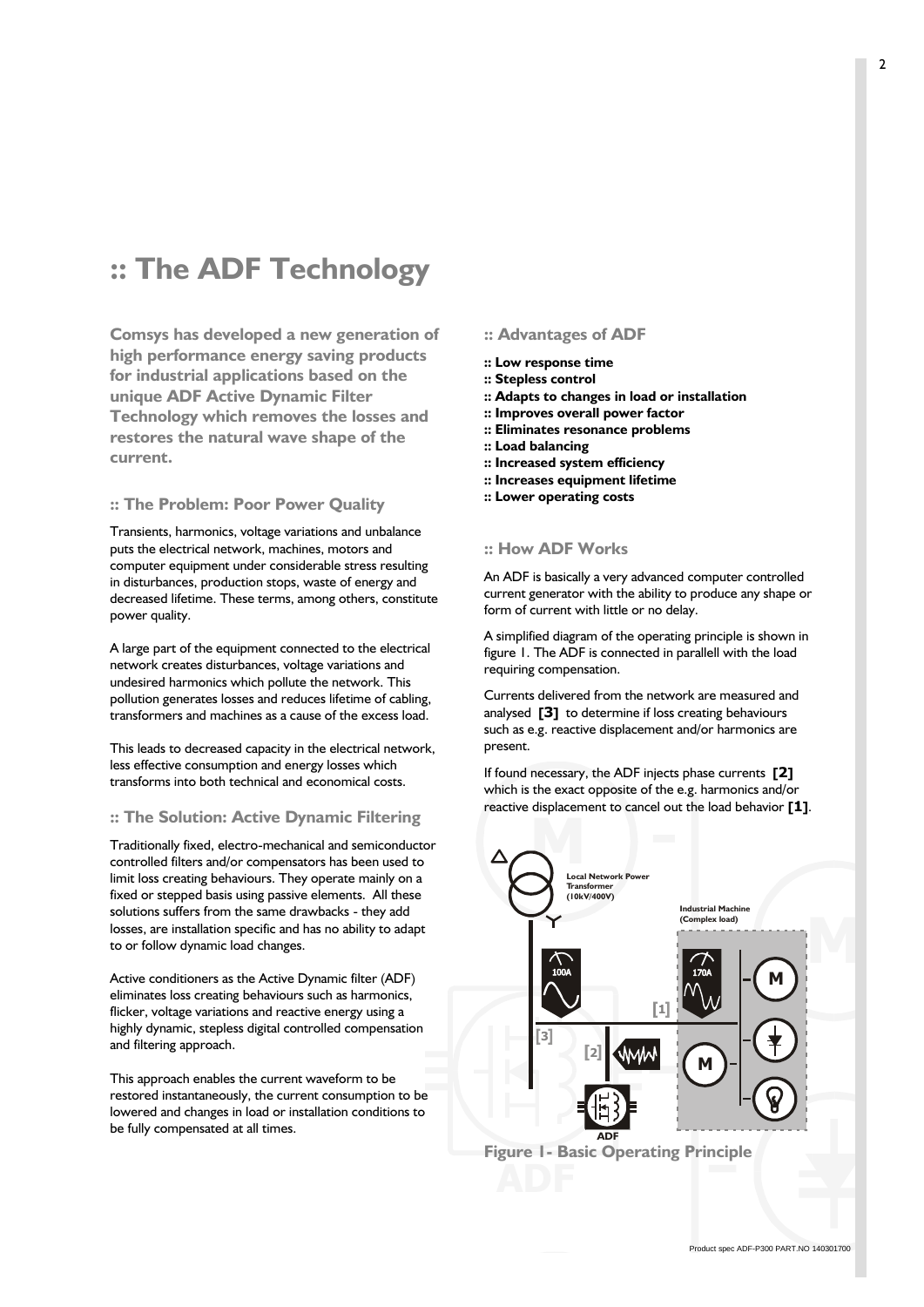# **:: The Fully Modular Power Solution**

**Comsys ADF products are modular, efficient and compact. All units are upgradeable to the highest available power rating. Efficient design improves power savings. The digital control improves flexibility and reliability of the units.**

# **:: Modular and Scalable Design**

Comsys ADF are designed to meet the requirements of modern industry. The modular concept allows all units in the series to be fully upgraded to the maximum power in the series. Upgrades can also be made in increments of 100 A. Several cabinets added in order to upgrade a system fully populated by modules.

The modular design make upgrades quick and costefficient. Since the units are scaleable, every unit can grow with customer requirements.

### **:: High Performance and Reliability**

The ADF products are designed and manufactured to the highest specifications using latest state-of-the-art technologies in IGBT power switching semiconductors and digital signal processing hardware to obtain high performance and accurate control.

The ADF have very low losses. Reducing losses means improving reliability and component life, as well as increasing power savings for the compensated load. Further, cooling requirements are reduced, which reduces the size and weight of the unit, positively affecting the total cost of ownership.

All models are delivered with built-in automatic overload protection and extensive software controlled monitoring functions which guarantees system safety and reliability under all operating conditions.

# **:: Advanced Digital Control**

Comsys ADF Technology comprises proprietary state-ofthe-art digital control implemented in software. This improves the flexibility of the product, allowing it to be tailored to special applications where for example transient behaviour may be more important than reducing reactive power and/or harmonics. The ADF units are preset to eliminate harmonics and suppress reactive power.

The dynamic properties of the software allows the network to be modified without further tuning of the ADF unit.

### **:: Easy Installation**

Comsys ADF products are easy to install. Incoming power line is supplied via the floor of the cabinet. The ADF P300 requires no external breakers or fuses.

In most applications requiring harmonic elimination and/or suppression of reactive power, no specific network information is needed apart from reactive power and harmonic currents of the load.

### **:: Applications**

ics and reactive displacement in any application.<br>
the product can be tailored to special applications<br>
g unusual optimizations. The Comsys ADF technology is compatible with all threephase applications, and can automatically reduce harmonics and reactive displacement in any application. Further, the product can be tailored to special applications requiring unusual optimizations.

# **:: Example Applications**

- $\overline{\phantom{a}}$ **::** Harmonic/reactive power supression in 3-phase systems
- **::** Industrial production machines (eg mills, presses)
- **::** Electrical welding systems
- **::** Plastic machinery (extruders, injection moulders)
- **::** Power generation/UPS systems/wind turbines